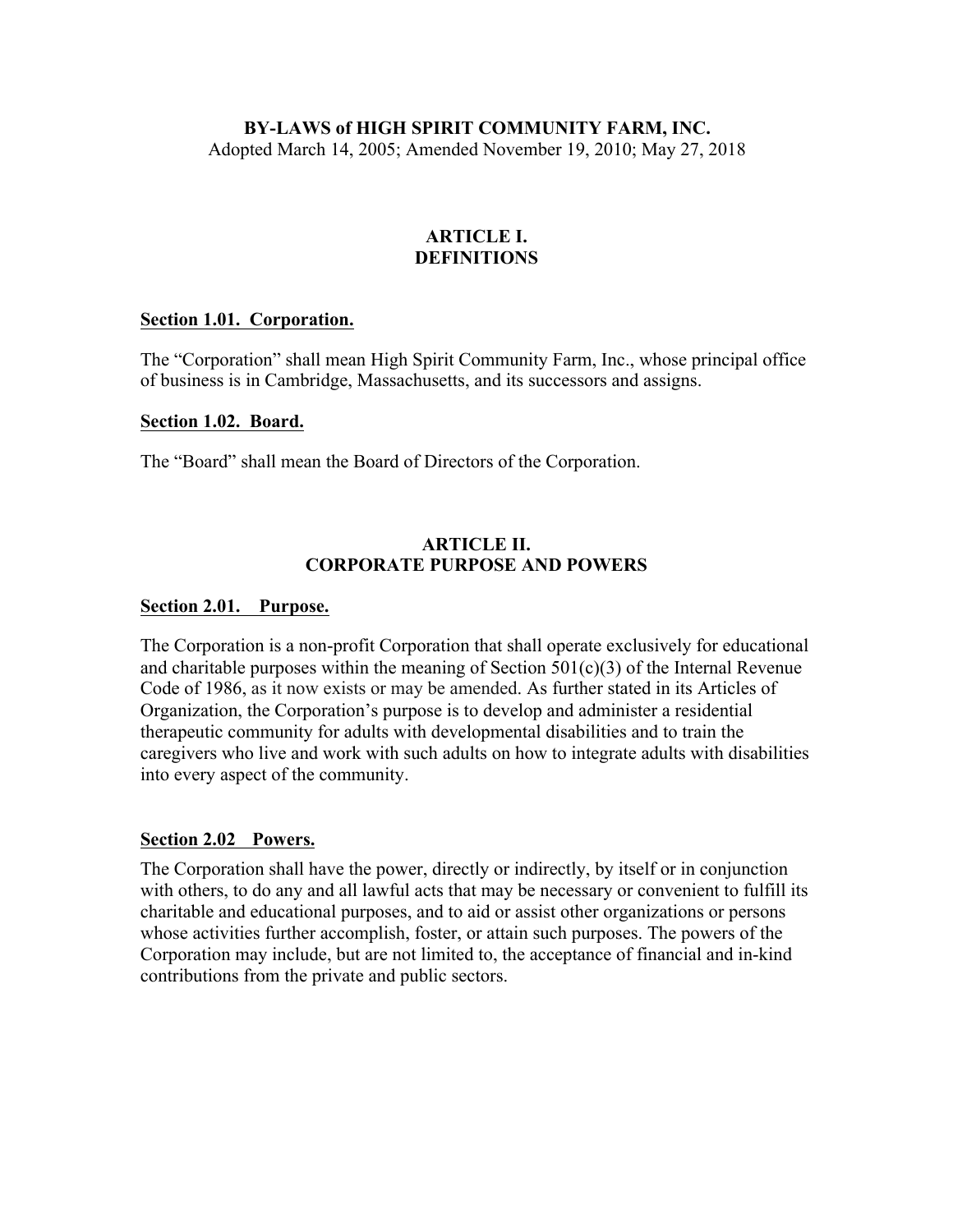### **ARTICLE III. MEMBERS OF THE CORPORATION**

#### **Section 3.01 Members**

The Corporation may have members, to be appointed by the Nominating Committee of the Board to serve year-to-year, promoting the mission of High Spirit Community Farm and facilitating its work.

### **Section 3. 02 Meetings**

The members of the Corporation shall be invited as guests with no voting privileges to at least one meeting of the Board of Directors annually.

# **ARTICLE IV. BOARD OF DIRECTORS**

### **Section 4.01. Purpose.**

All corporate powers shall be exercised by or under the authority of the Corporation's Board and the affairs of the Corporation shall be managed under the direction of the Board, except as otherwise provided by law.

### **Section 4.02. Directors.**

The number of Directors, exclusive of ex-officio members of the Board, shall be fixed by the Board, but shall not be less than five (5) or more than fifteen (15).

### **Section 4.03. Election.**

There shall be a Directors Nominating Committee that shall identify the needs of the Board and propose as many suitable candidates as there may be vacancies in the Board to be filled. The nominated candidates shall be elected by a majority of the Directors then in office.

### **Section 4.04. Ex Officio Members**

Householders, Program and Agency Directors shall serve on the Board as non-voting members to report on the health of the program and to provide guidance on strategic initiatives and best practices.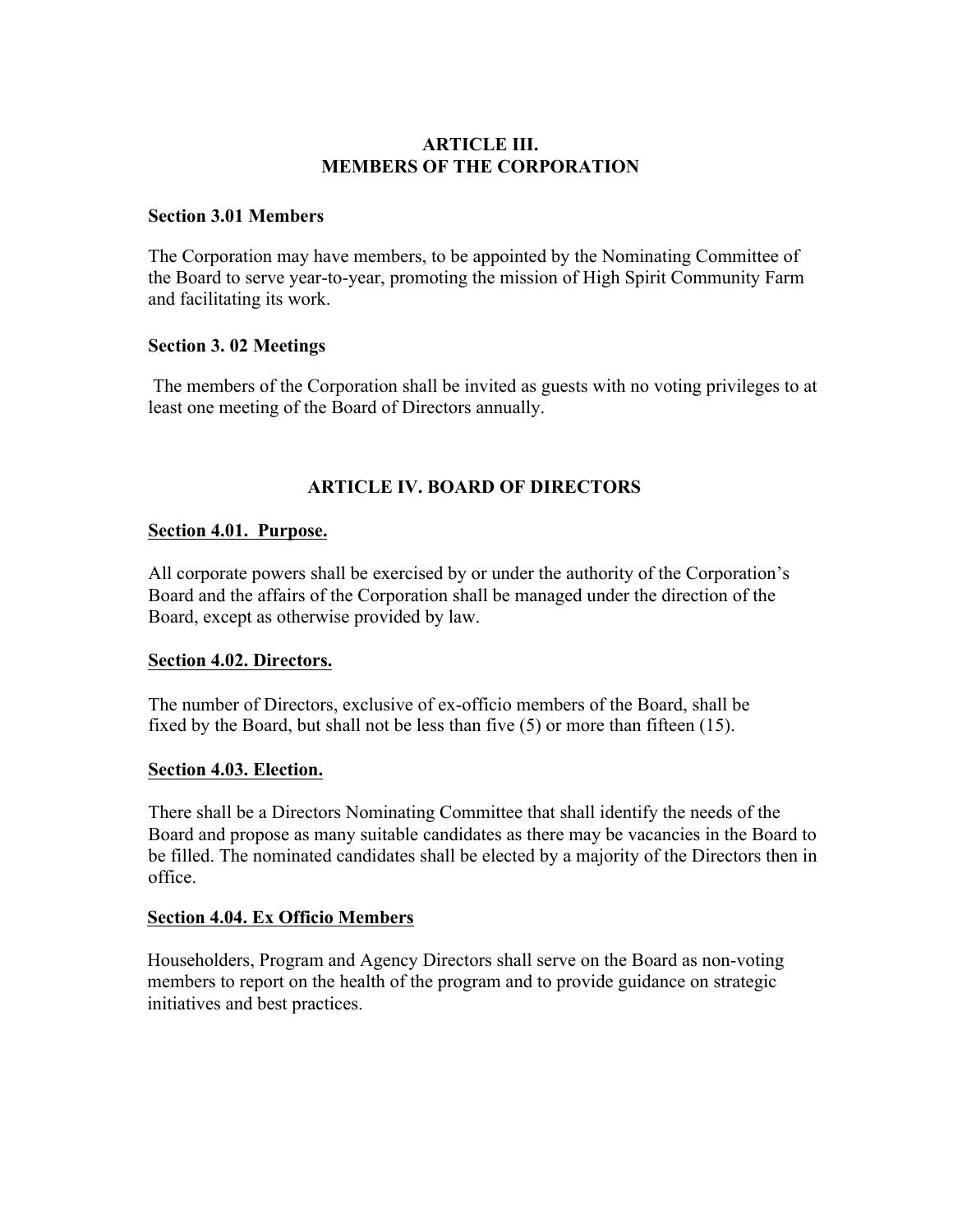### **Section 4.05. Terms.**

(a) All Directors shall be elected to a three-year term that shall begin on July 1 and end on June 30 of the third year in office unless the Director is removed or resigns as set forth below.

(b) At the Board's discretion and with the consent of the Director in question, a Director's term may be extended beyond June 30 of his or her third year in office until the Board elects his or her successor.

(c) A Director elected to fill a vacancy shall hold office for the unexpired term of his or her predecessor.

# **Section 4.06. Removal.**

A Director may be removed from the Board prior to the end of his or her three-year term by a vote of the majority of all remainingDirectors.

### **Section 4.07. Resignation.**

A Director may resign at any time by giving written notice to the President or Clerk of the Corporation. The acceptance of a resignation shall not be necessary to make it effective, but no resignation shall discharge any accrued obligation or duty of a **Director** 

### **Section 4.08. Quorum.**

The presence of a majority of the total number of Directors then in office, participating in person or by telephone or video conference, allowing all persons in the meeting to hear each other at the same time, shall constitute a quorum for the transaction of business. Each Director shall be entitled to cast one (1) vote on any matter

# **Section 4.09. Meetings.**

(a) The Board shall hold an Annual Meeting toward the end of each fiscal year at such place, on such date and at such time as may be fixed by the Board, for the purpose of electing Directors and Officers, reviewing the Corporation's finances for the preceding fiscal year, adopting a budget for the upcoming fiscal year, and transacting ay other business.

(b) In addition to the Annual Meeting, the Board shall hold at least three other meetings each year at such times as the Board may determine. The President or a majority of the Directors may call additional meetings of the Board at any time as deemed appropriate.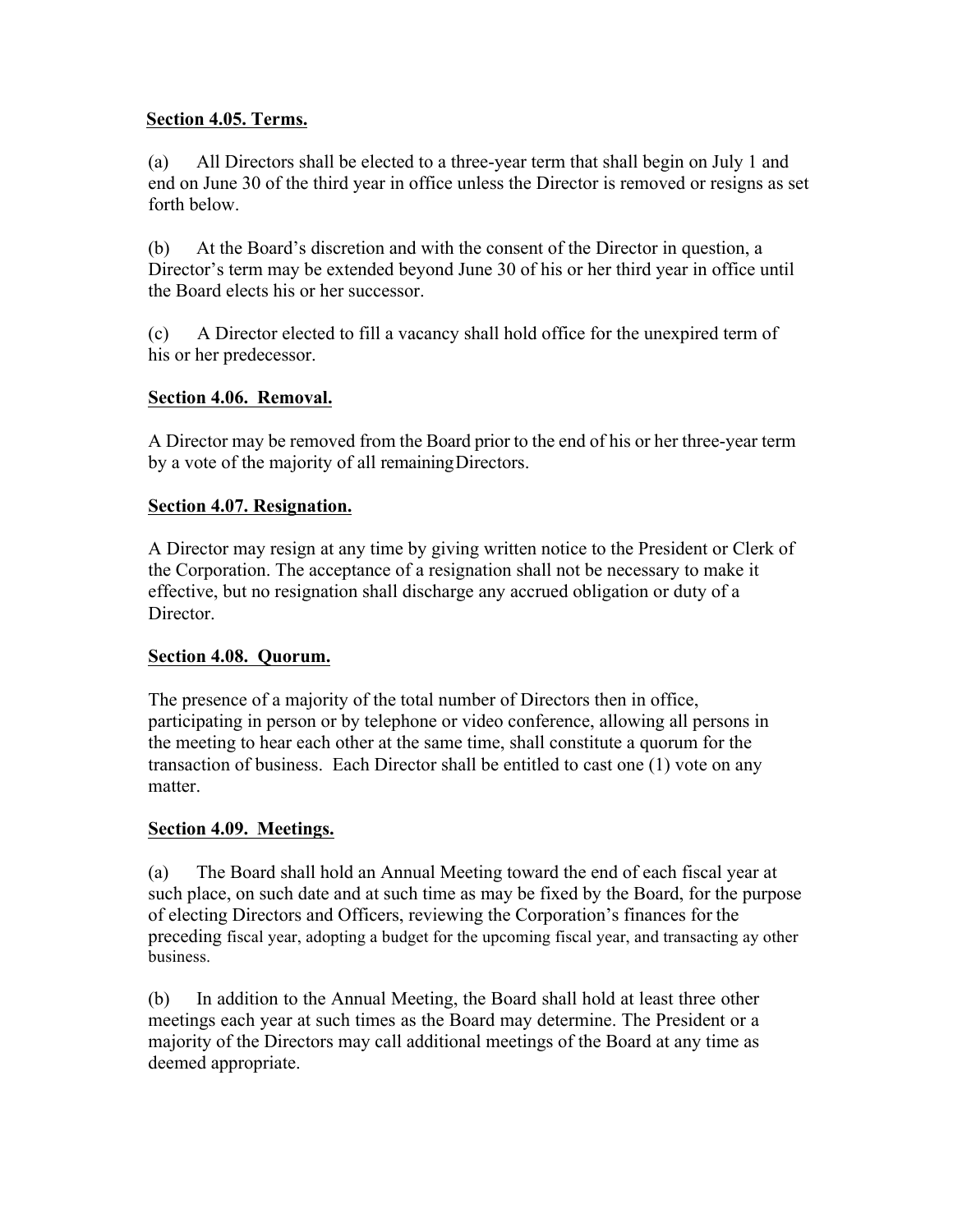# **Section 4.10. Action Without a Meeting.**

Any action required or permitted to be taken by the Board or any Board committee may be taken without a meeting if all members of the Board or any such committee consent in writing to the adoption of a resolution authorizing the action. The resolution and the written consents thereto shall be filed with the minutes of the proceedings of the Board or such committee.

# **Section 4.11. Compensation**.

Directors shall not receive any salary for their services as Directors.

# **Section 4.12. Limits of Liability.**

No Director shall be personally liable for any debt, liability or obligation of the Corporation.

### **Section 4.13. Committees.**

The Board shall appoint committees for such purposes as it may determine. Subject to these by-laws, each committee shall make such rules for the conduct of its affairs, as it may deem appropriate.

### **Section 4.14. Board Member Emeritus.**

The Board may, at its discretion, designate a retiring or resigning Director as a "Board Member Emeritus" in recognition of his or her continued interest in and support of the Corporation's purposes. Emeritus Directors may attend and participate in board meetings, but cannot vote and their presence shall not be counted toward a quorum.

### **ARTICLE V. OFFICERS**

# **Section 5.01. Number.**

The Officers of the Corporation shall be a President, a Treasurer, and a Clerk.

# **Section 5.02. Election of Officers.**

All Officers shall be elected by a majority vote of the Directors at the Corporation's Annual Meeting. Each Officer shall hold office for a three-year term beginning on July 1 and ending on June 30 of the third year in office unless the Officer resigns or is removed by as provided for below. The three-year term, however, may be extended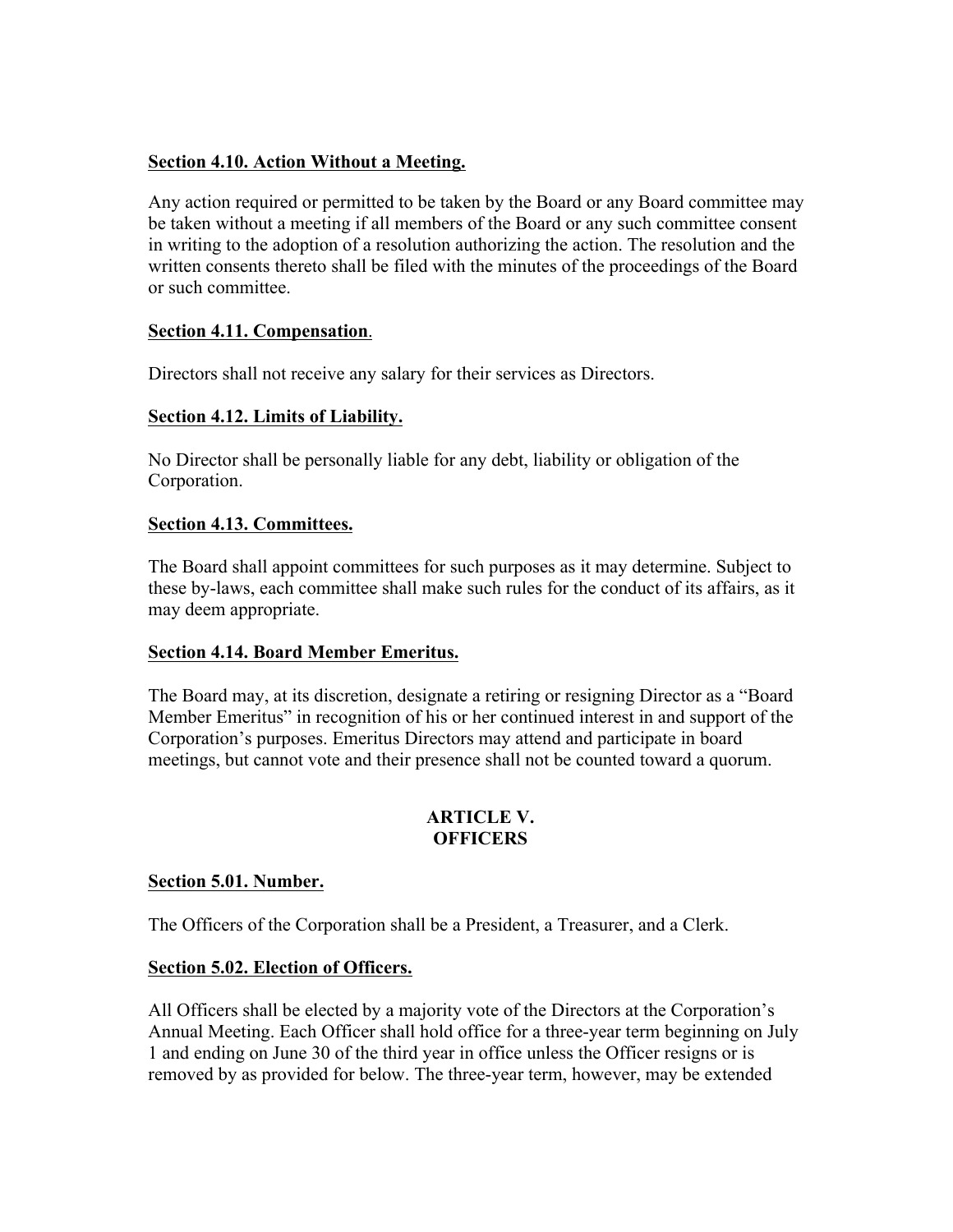until the Board has elected a successor for the Officer in question. The same person may hold more than one office, except that the same person may not be both President and Treasurer. The Board may appoint such other Officers as may be deemed desirable, including one or more Vice-Presidents, one or more Assistant Secretaries, and one or more Assistant Treasurers. Such Officers shall serve for such period as the Board may designate.

# **Section 5.03. President.**

The President shall be the principal executive Officer of the Corporation and shall, in general, supervise and control all of the business and affairs of the Corporation. The President shall preside at all Board meetings and shall perform all duties incident to the office of President and such other duties as may be prescribed by the Board from time to time. As directed by the Board, the President shall enter into contracts, sign correspondence, and sign checks on behalf of the Corporation.

# **Section 5.04. Treasurer.**

The Treasurer shall be the chief financial officer of the Corporation, shall have the care and custody of all funds and securities of the Corporation, shall deposit all such monies in the name of the Corporation in such depositories as designated by the Board, and shall perform all of the duties incident to the office of Treasurer and such other duties from time to time may be assigned to the Treasurer by the President or by the Board. If the President is unavailable or incapacitated, the Treasurer may sign checks on behalf of the Corporation as directed by the Board.

# **Section 5.05. Clerk.**

The Clerk shall keep a record of all meetings of the Board and shall provide all Directors with timely notice of such meetings. The Clerk shall have charge of the seal of the Corporation, if any, and of such books, records and other papers as the Board may direct. If the President is unavailable or incapacitated, the Clerk may sign contracts, applications, forms and official correspondence approved by the Board.

# **Section 5.06. Removal or Vacancies of Officers**

Any Officer chosen by the Board may be removed by a vote of the majority of the Board. If the office of any Officer becomes vacant, the Directors may appoint any qualified member of the Board to fill such a vacancy.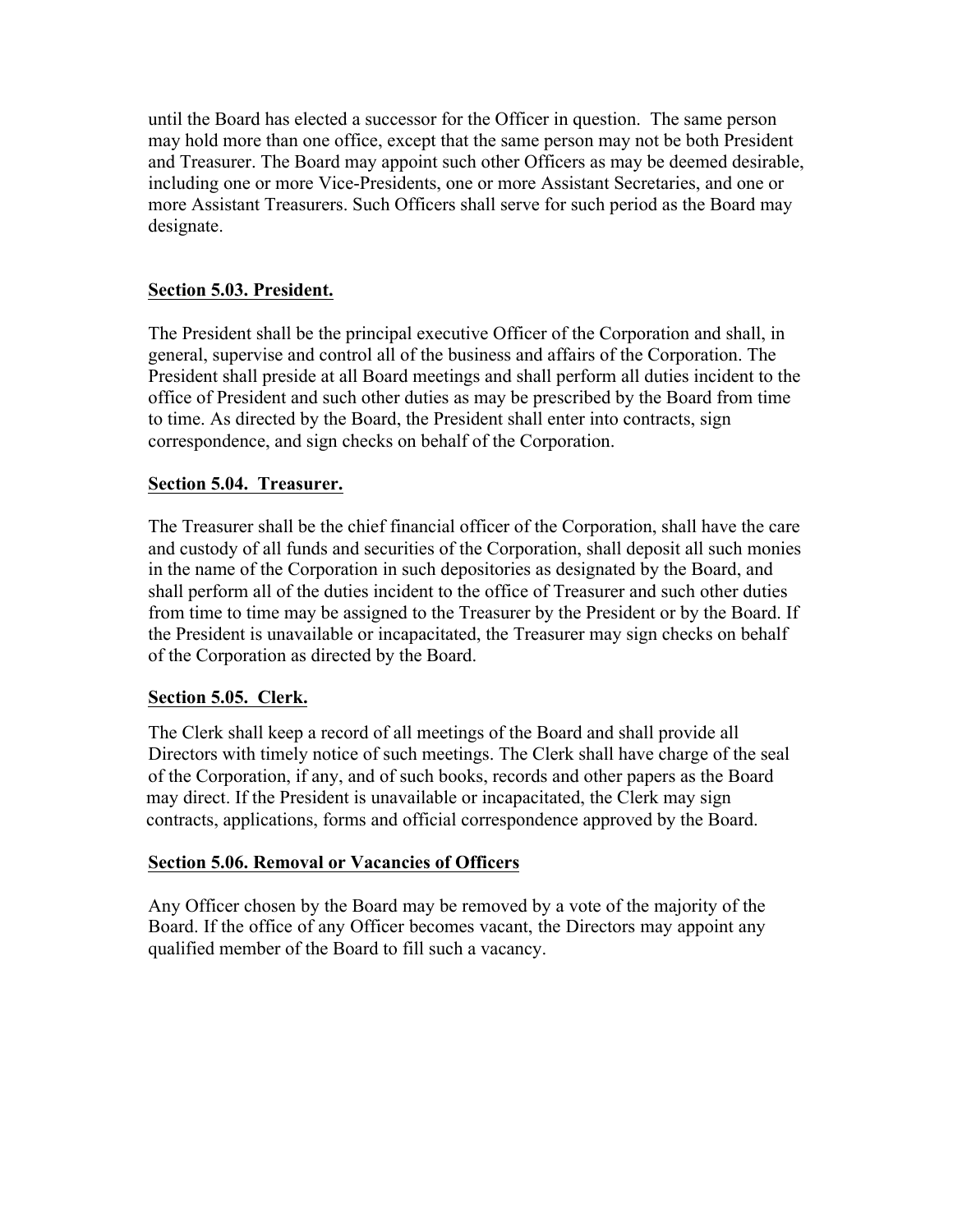### **ARTICLE VI. FISCAL YEAR, BANK ACCOUNTS, CHECKS, CONTRACTS AND INVESTMENTS.**

### **Section 6.01. Fiscal Year.**

The fiscal year of the Corporation shall end on the 30th day of June in each calendar year.

### **Section 6.02. Financial Statements.**

The Board shall at least annually authorize and direct a review or audit of the books and accounts of the Corporation by an independent certified public accountant, as required by the Commonwealth of Massachusetts.

### **Section 6.03. Bank Accounts, Checks and Notes.**

The Board is authorized to select the banks or depositories that it deems proper for the funds of the Corporation. The Board shall determine who shall be authorized from time to time on the Corporation's behalf to sign checks, drafts or other orders for the payment of money, acceptances, notes or other evidences of indebtedness.

### **Section 6.04. Contracts.**

The Board may authorize any Officer or Officers, agent or agents, in addition to those specified in these By-Laws, to enter into any contract or execute and deliver any instrument in the name of and on behalf of the Corporation, and such authority may be general or confined to specific instances. Unless so authorized by the Board, no Officer, agent or employee shall have any power or authority to bind the Corporation by any contract or engagement or to pledge its credit or render it liable for any purpose or to any amount.

### **Section 6.05. Investments.**

The funds of the Corporation may be retained in whole or in part in cash or be invested and reinvested from time to time in such property, real, personal or otherwise, or stocks, bonds or other securities, as the Board may deem desirable.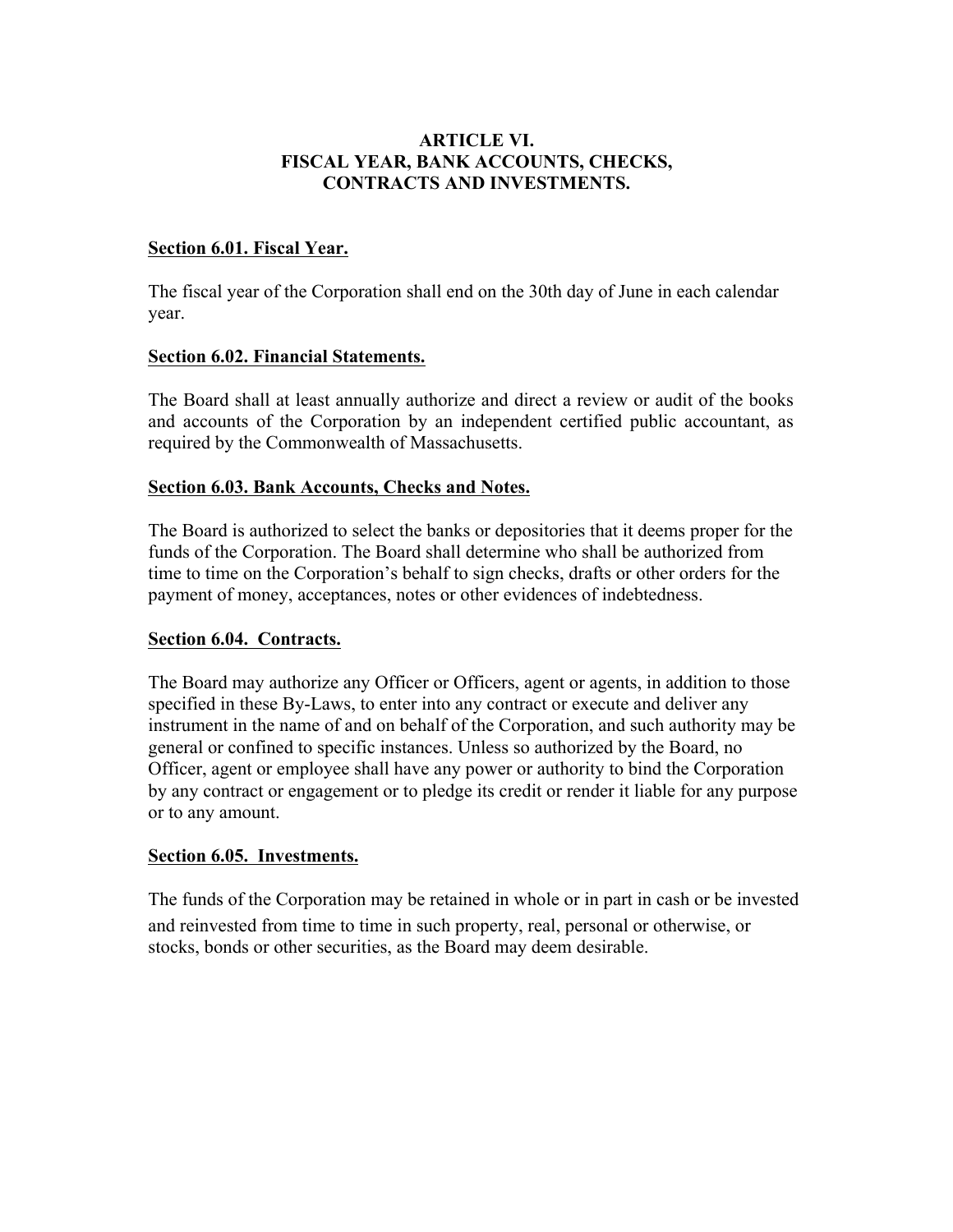# **ARTICLE VII. INDEMNIFICATION**

#### **Section 7.01. Indemnification.**

The Corporation shall, to the extent legally permissible and only to the extent that the status of the Corporation as an organization exempt under Section 501(c)(3) of the Internal Revenue Code is not affected thereby, indemnify each of its Directors and Officers (including persons who serve at its request as Directors, Officers or trustees of another organization in which it has an interest) against all liabilities and expenses, including amounts paid in satisfaction of judgments, in compromise or as fines and penalties, and counsel fees, reasonably incurred by him or her in connection with the defense or disposition of any action, suit or other proceeding, whether civil or criminal, in which he or she may be involved or with which he or she may be threatened, while in office or thereafter, by reason of his or her being or having been such a Director or Officer, except with respect to any matter as to which he or she shall have been adjudicated in any proceeding not to have acted in good faith in the reasonable belief that his or her action was in the best interests of the Corporation; provided, however, that as to any matter disposed of by a compromise payment by such Director or Officer, pursuant to a consent decree or otherwise, no indemnification either for said payment or for any other expenses shall be provided unless such compromise shall be approved as in the best interests of the Corporation, after notice that it involves such indemnification: (a) by a disinterested majority of the Directors then in office; or (b) by a majority of the disinterested Directors then in office, provided that there has been obtained an opinion in writing of independent legal counsel to the effect that such Director or Officer appears to have acted in good faith in the reasonable belief that his or her action was in the best interests of the Corporation; or (c) by a majority of the disinterested members entitled to vote, voting as a single class.

Expenses, including counsel fees, reasonably incurred by any such Director or Officer in connection with the defense or disposition of any such action, suit or other proceeding may be paid by the Corporation in advance of the final disposition thereof upon receipt of an undertaking by such Director or Officer to repay the amounts so paid to the Corporation if it is ultimately determined that indemnification is not authorized hereunder. The right of indemnification hereby provided shall not be exclusive of or affect any other rights to which any Director or Officer may be entitled. Nothing contained herein shall affect any rights to indemnification to which corporate personnel other than Directors or Officers may be entitled by contract or otherwise under law. As used in this paragraph, the terms "Directors" and "Officers" include their respective heirs, executors and administrators, and an "interested" Director or member is one against whom in such capacity the proceeding in question or another proceeding on the same or similar grounds is then pending.